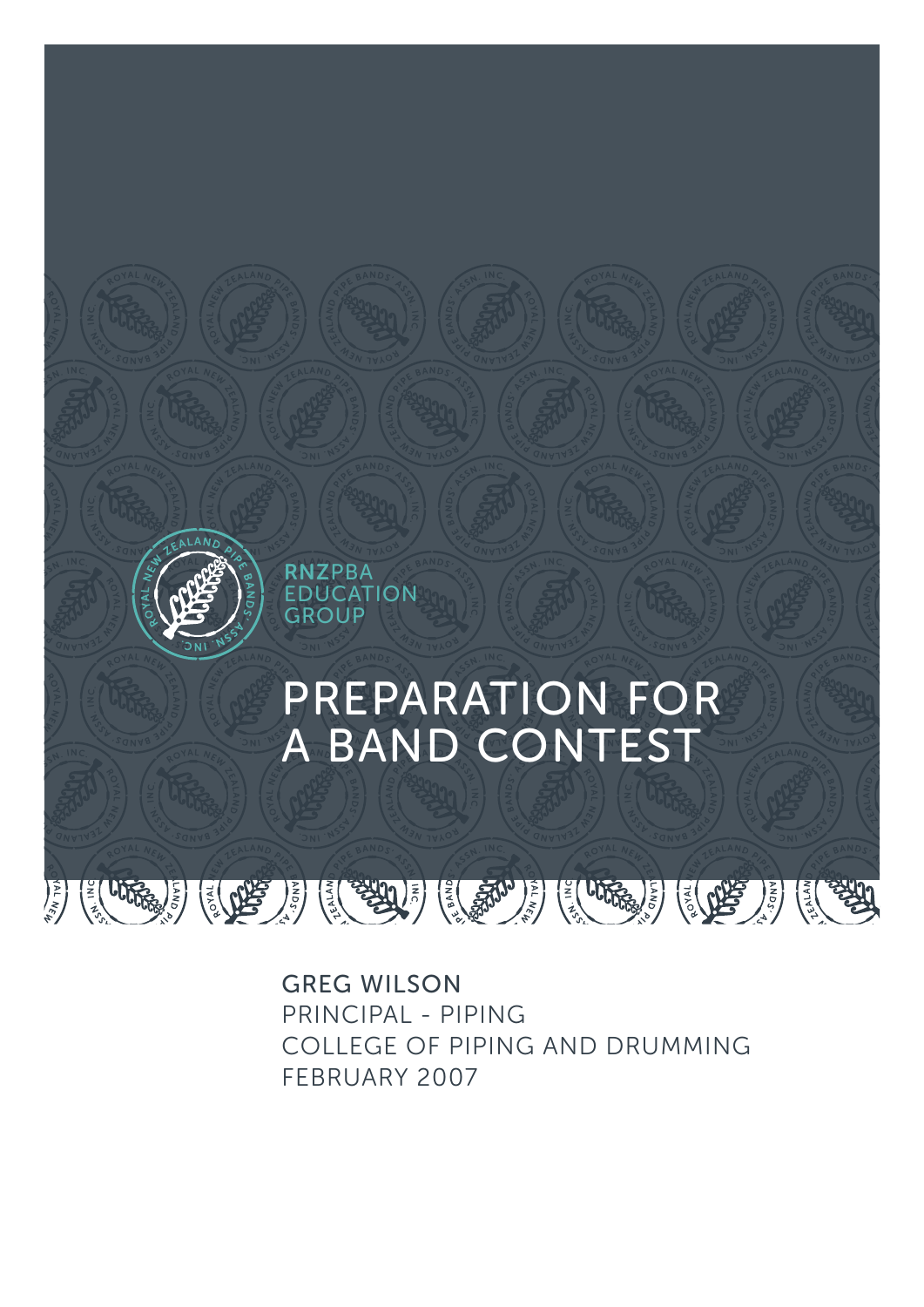# **2007 Tuition Series Preparation for a Band Contest**

**Presented by Greg Wilson - Principal of the College of Piping** 

**I all aspects**<br> **I Preparation for a Pipe Band contest is a topic with<br>
wide parameters and could potentially cover all<br>
aspects of preparation for the entire year preceding the** Preparation for a Pipe Band contest is a topic with wide parameters and could potentially cover all NZ National Pipe Band Championships. That is not the intent of this article. With the 2007 National Pipe Band Championships in Dunedin imminent, this tutorial article is primarily aimed at the specific preparations that should be considered in order to have the best chance of putting your bands best potential performance on the board in Dunedin. This will not be a prescriptive "catchall" article, but it will endeavour to cover the more important aspects.

As always, there are different approaches to any issue and there will be areas of this article that not all agree with. I am quite comfortable with that. If what you do differs to that which I have suggested in this article (and it works!), then all power to you. In the end, if the particular formula you are using for your band works well and produces the desired result, then you cannot be wrong. I would however, urge all who read this tutorial article to look closely at the principles behind the suggested preparation regime and ensure they have addressed them in an appropriate form for their band.

# **What are we trying to achieve?**

I have for a long time believed that if a desired end result is known, then it is always best to reverse engineer the problem to define the precise steps that need to be taken to arrive in good shape at that end result. The end result we are dealing with here could be defined as *"Perform to the bands potential in the competition arena"*. Many, maybe even most, will not have any argument with this end result or aim. However, it should be further defined or qualified. A band may well achieve the aim of performing to their potential (or even exceeding it!) at a contest, but at what cost: a frantic preparation period where tempers have become frayed, a deterioration of relationships within the band, a disproportionate amount of time devoted to the band in the last couple of months prior to the contest at the expense of personal endeavours, and the band as a whole generally exhausted after completing their events. Perhaps the aim or end result could better be defined as *"Perform to the bands potential in the competition arena, with the band well*  *poised to transition to the next competitive season".* This encapsulates the "what" is to be achieved, and has the vital qualifier on "how" it is to happen in order for the band to be in good shape post contest.

We have covered the "what" and the "how", and now we really need to look at the "why" to complete this part of the mission statement. Why do we do what we do in the pipe band context? I would contest it has something to do with enjoyment and making good music. Particular bands will also have their own specific reasons why they want to perform to their potential. Our aim could then be further defined as:

*"Perform to the bands potential in the competition arena, with the band well poised to transition to the next competitive season in order to maintain existing membership, attract new members, and improve the musical standard over the next 12 months".*

We have also added another element to the aim – that of a time constraint. Now the band membership knows what, when, where and how the aim is to be achieved. An aim such as this should be agreed with and well communicated to the band concerned - with the pipe major and drum sergeant leading the discussion. It is of no use whatsoever for the pipe major, drum sergeant and only a proportion of the band signing up to the aim leaving behind a significant proportion of the members. The aim will not be achieved.

A good potential by-product of achieving the bands aim at the contest is that it may well help to significantly raise the profile of the band in your local community. This is may be particularly important in assisting with any funding or grant applications to local community charitable trusts or other such organisations.

# **Some Specifics**

There are a fair number of things to consider within each element of the band and for the band as a whole so that the best performance possible can be achieved. Here are the main salient points to have covered:

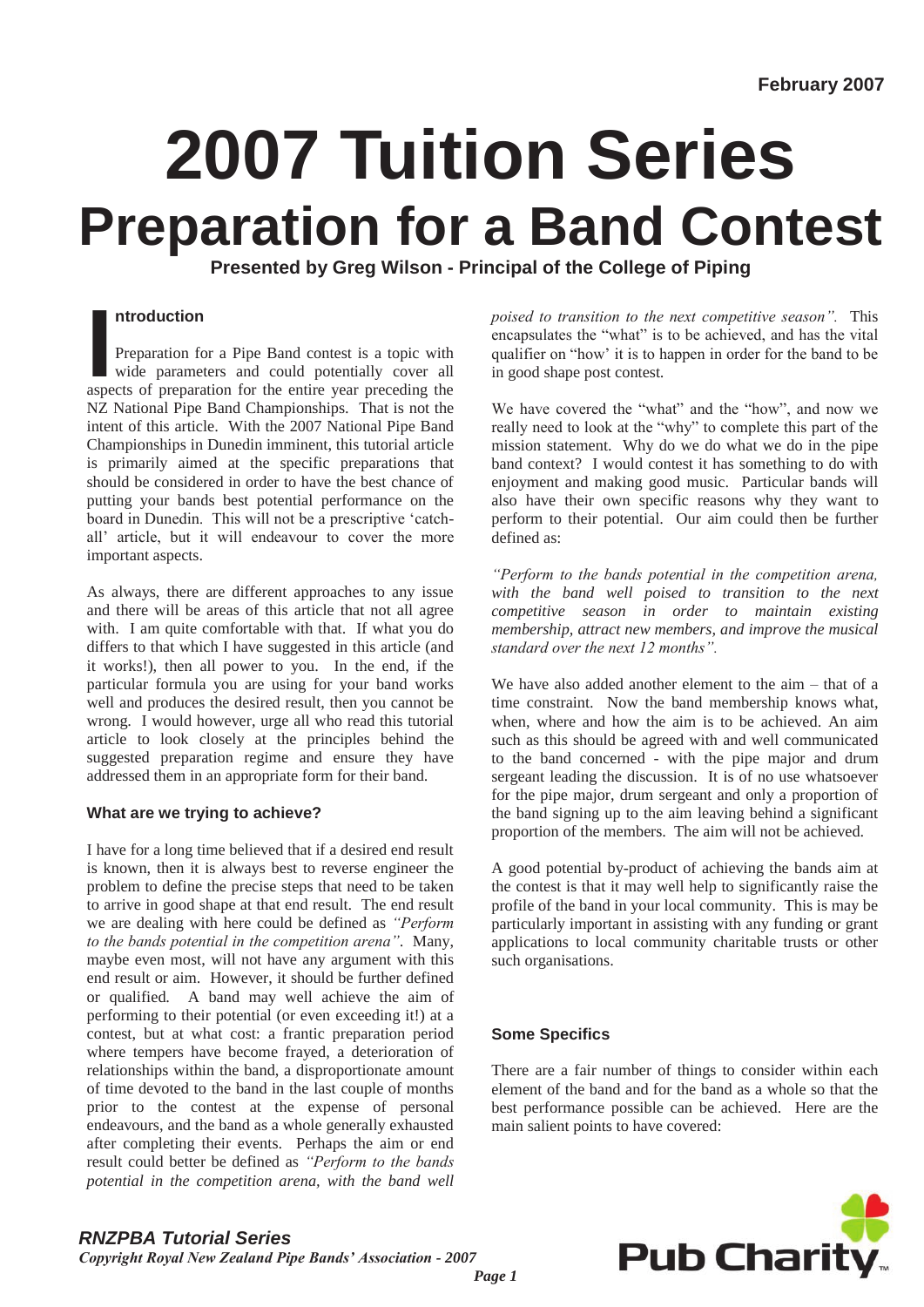#### *The Pipe Corps:*

**a.** *Pipe Maintenance.*This is a fundamental (if relatively uninteresting) element. Poorly maintained pipes will never sound as good as well maintained pipes and will therefore not contribute to the aim. Aspects we need to address here are:

*Hemping:* All joints should be appropriately hemped with the yellow unwaxed hemp. The initial 4 or so feet of the hemp should be waxed with the black cobblers wax so it grips on to the wood of the drone or chanter. The Black prewaxed linen thread should be avoided as it does not bed down well requiring the joint to be very tight, and once the wax wears off the thread, the thread itself is very abrasive of the black wood it comes into contact with. If our bagpipe is to endure beyond the present generation, properly hemped joints (please forgive the pun!) are vital.



Black waxed linen thread – not recommended

The blowpipe joint should have all of the hemp waxed as this is the wettest of all the joints and requires constant checking. If the hemp is not waxed all of the way through, it will swell making it difficult to remove and it may potentially crack the blowpipe stock.

Enemy number 2 would be PTFE tape, alias plumbers tape, or thread tape. It is fine to use one or two layers of this tape on the tuning slides only (just the lower tuning slide of the bass drone) but no where else. It does not aid in making the joint airtight, and may even assist the chanter to slide out of the stock during a performance.



Thread Tape – minimal use on tuning slides only

*The Pipe Chanter:* There are a couple of aspects here that require attention. The first would be to ensure that the yellow hemp on the bottom of the reed has been waxed with black cobblers wax. This ensures that it grips on the wood/plastic inside of the reed seat and will not come loose or fall out easily. The second is chanter tape. I firmly recommend the use of the thin electricians tape and to wrap the tape around the hole twice. This makes for a stronger hole and tape will be less likely to slip. It does require maintenance and the Pipe Major would be well advised to ensure he/she checks all of the pipers chanters at least a week before the contest. It would also be good practice to have a spare piece of tape on the sole of the chanter to use in an emergency.



A double layer of this tape on the pipe chanter

There is a lot of "surgical" type tape being used on pipe chanters. Besides not looking good, it tears too easily under the pressure of the fingers and its use is not recommended.

All pipers should have a plastic or blackwood (not a light wood) dummy stock, **without** a hole in the end to keep their pipe chanter in when not playing and when the pipes are packed away. The idea is to maintain a certain amount of moisture in the cane of the reed – not too much and not too little. If the reed is put away in a light wooden dummy stock or one with a hole in the end, the potential is there for the reed to dry out too much, giving it a higher pitch. If the reed is put away in a plastic or blackwood dummy stock when it is wet, then too much moisture will be retained and the reed will cultivate mould. After playing, if the reed feels damp to touch, it should be left out for 10 minutes to air and then be put away when it feels dry to the touch.



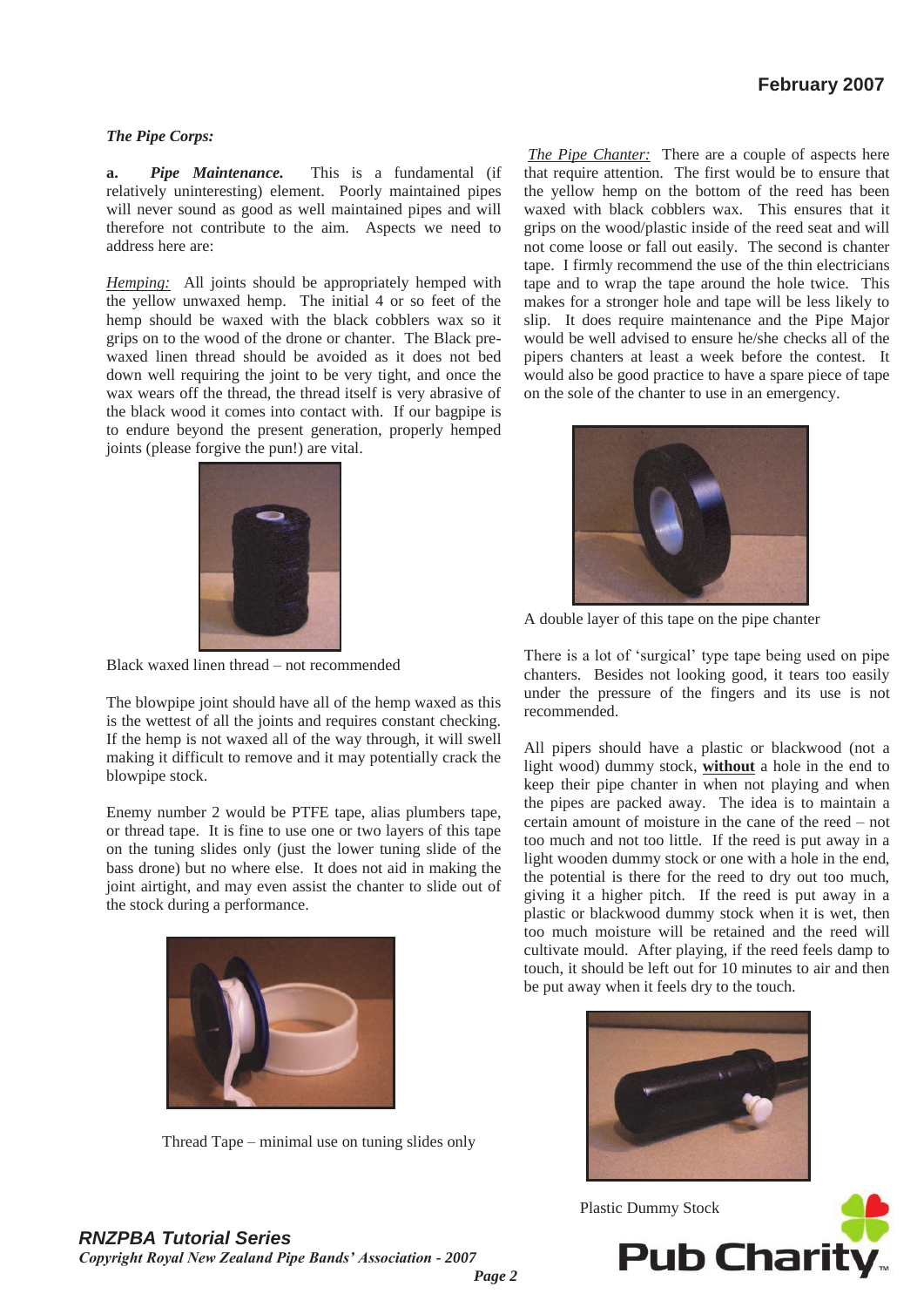*Drone Reeds:* Whatever make or type of drone reed being used in the band, it is always advisable to leave a small amount of hemp on the reed seat end of the reed so that when inserted into the stock, the spare end is trapped between the inside of the stock and the hemp joint of the drone. It will be impossible for the reed to fall out of the drone during a performance!



Spare hemp end on each reed

*Bags and bag covers:* With the advent of synthetic pipe bags, a lot less maintenance is required here. However, it is strongly recommended that pipers remove their bag covers and ensure the stocks are firmly and correctly fitted to the bag and that the bag itself is not leaking. If the bag is leaking then it is a far simpler matter to replace it before a contest rather than struggle your way through the contest with a leaky bag, not able to perform to your potential.

Bag covers must also fit the bag – not too tight so that it prevents the bag from fully inflating and not too loose so that it is prone to slipping during a performance.

*The Blowpipe:* This must be one of the more neglected areas of bagpipe maintenance. Ensure the blowpipe is pulled through regularly to remove the build up of "gunk" inside. Ensure pipers have a flapper type (or similar) valve and not one that is inserted into the bottom of the blowpipe – these will restrict the amount of air you can get into the bag in the same period of time and will therefore make your pipes harder to blow. The blowpipe and mouthpiece bores would also be worth looking at – anything less that about a 9mm bore will mean you have too much resistance in the blowpipe and your pipes will be harder to blow.



Flapper type valve recommended

b. *Music.* All of the bands repertoire to be used at the contest (including any tunes used to tune up etc) should be well memorized by the entire unit – pipers and drummers. It is only when a tune has been well memorized by the entire corps (pipe and drum) that the real business of getting tunes played tightly together can begin. This requires a concentrated effort on the part of all individuals **early** in the season to ensure maximum time is available to the pipe major and drum sergeant to put the polish on the tunes and get them played as they desire in a finely tuned manner. Music and drum scores need to be learnt to the point where you're not merely thinking about what is coming next in the music, but also having a consciousness with regard to how such music is being played. Drummers need to have particular regard to timing and sympathy with the pipe corps and both pipers and drummers need to have special regard to timing within their respective corps. The "what" needs to be looked after (tune/score memorized) as soon as possible and the 'how' (timing, expression etc) is where the focus of a bands attention should be.

I wonder how many bands at this late stage of the competing season are still having issues with mistakes and poor timing?!! At any grade level, mistakes are hard to forgive from any perspective – adjudicator, pipe major and drum sergeant alike.

Whilst not strictly "music", it would be remiss of me not to mention attacks (starts) and stops in a performance. A good first impression is vital. The attack should be practiced individually and as a group relentlessly. It is a technical aspect of the performance that should be easily mastered. Likewise finishes. A poor finish will seriously detract from an otherwise very good performance. These also need to be practiced relentlessly as individuals and as a group.

Perfect practice involves using and exercising the brain because this is the prime instrument which is going to enable performance under pressure.

c. *Sound.* This is a critical area of your contest preparation. You must have achieved a "sound" **before** you travel to a contest. By "sound", I mean that the Pipe Major must be satisfied that all of the pipes are well maintained, with chanters pitched at the desired pitch and well matched to each other, and drones producing a nice rich and steady tone. The pitch is one area where there is significant latitude. If there is a predominance of weaker blowers in the band, then it would perhaps be wiser to keep the pitch down a little to help broaden the sound – a pitch closer to what the Grade 1 bands are achieving may not be desirable as you may end up with a thin sound with no breadth to it. A lower grade band with a predominance of weaker blowers may wish to aim for a pitch of around 448Hz (or 474Hz in the older

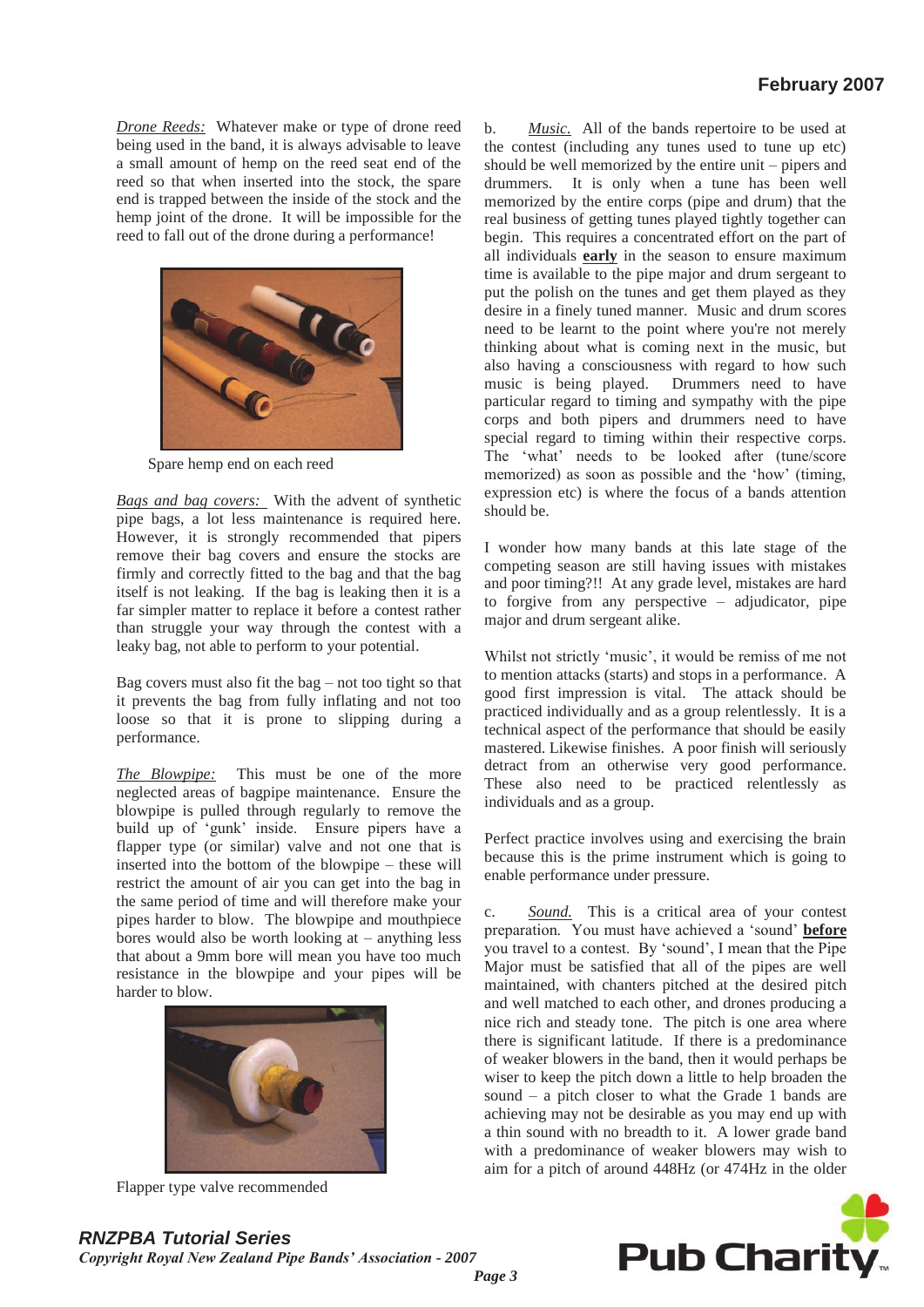Korg tuner scale) whereas the higher grade bands may well be up around 454-455Hz (480-481Hz in the older Korg tuner scale).

If this is proving hard to achieve, then the Pipe Major should ask for some outside assistance to get the sound the band desires. Ask for this early, and have a few different people in mind that may be able to provide the help.

Drum tuning should be largely complete the day before a contest, minor adjustments only on the day: a loose snare, a slightly flat tenor for example.

d. *Spares:* The pipe major and drum sergeant should always have contingency plans for when the inevitable happens and things start to go awry. The pipe major should have at least one spare pipe chanter reed for each piper, a selection of the make of drone reeds the band is using and a couple of spare pipe bags. Other spares could include mouthpieces, blowpipe valves etc. If you don"t have it, then you are bound to need it! Whilst we always hope that we can execute Plan A without any modifications, it is a very wise move to have options to cater for those things that will inevitably not go right.

In terms of drumming, the most important aspect would be to have a spare drum that is ready to go. Additionally, a couple of spare top and bottom heads along with some spare sticks would be essential. Anything else comes down to a spectrum from "leaving nothing to chance" to "covering what experience tells you is reasonable".

e. *The Sound Check:* Once at a contest, especially the National Pipe Band Contest where the band has arrived at least the day before they are due to compete, it is a good move to check everything to ensure the desired sound is being achieved. Personally, I would check all the pipes individually and then as a corps and make good any areas requiring attention. Drummers should be doing likewise. The band should then go through a rehearsal of their performances, but be very wary of playing for too long. For me, a 40 minute blow together the day before a contest would be ample – as long as everything is right. If it is not right, then the pipe major must locate the problem areas and rectify them before confirming the sound collectively once more.

*Avoid the temptation to play for too long, especially if the sound is good.* 

The Big Day: This is the culmination of the year"s hard work – and the band members need to give themselves the best chance of executing their performances to the best of their ability. Aside from ensuring the whole team has had plenty of sleep and an extremely moderate level of festivity the night before, the pipe major and drum sergeant need to prepare the team and the instruments for the final performances of the season.

# **Arrival at the venue and warm up.**

The band should arrive at the grounds at a predetermined rendezvous about 1 ½ hours before the scheduled competing time. This gives time for the band members to familiarize themselves with their surroundings and for the instruments to be warmed up to the task.

### Drummers:

Drummers should spend about 1/2 hour preparing themselves before hooking up with the pipe corps. Drummers need to accept and understand the fickle nature of the bagpipe instrument and weather. In any event, you don't want to play yourself out before performing - while the brain is the biggest muscle, it is also the first to get tired. You need to develop the ability to switch on, and equally the ability to switch off.

# Pipers:

The pipes should be warmed up and ready to go within about 25 minutes playing time. This will normally require pipers to meet 40 minutes before their scheduled playing time to begin their warm up. The pipe major should have a final run around each individuals pipe to ensure there are no glaring problems – this may also be done at the motel prior to coming down to the performance venue. The whole point of the warm up period is to prepare the instruments and the individuals for the performance. Too little playing will result in an unsettled performance. Too much playing during the warm up will tire individuals out and lead to a poorer performance.

Without trying to prescribe exactly how the warm up period is used – different people will have different equally valid opinions here – the total playing time should not exceed about 25 minutes and a breakdown could look like: